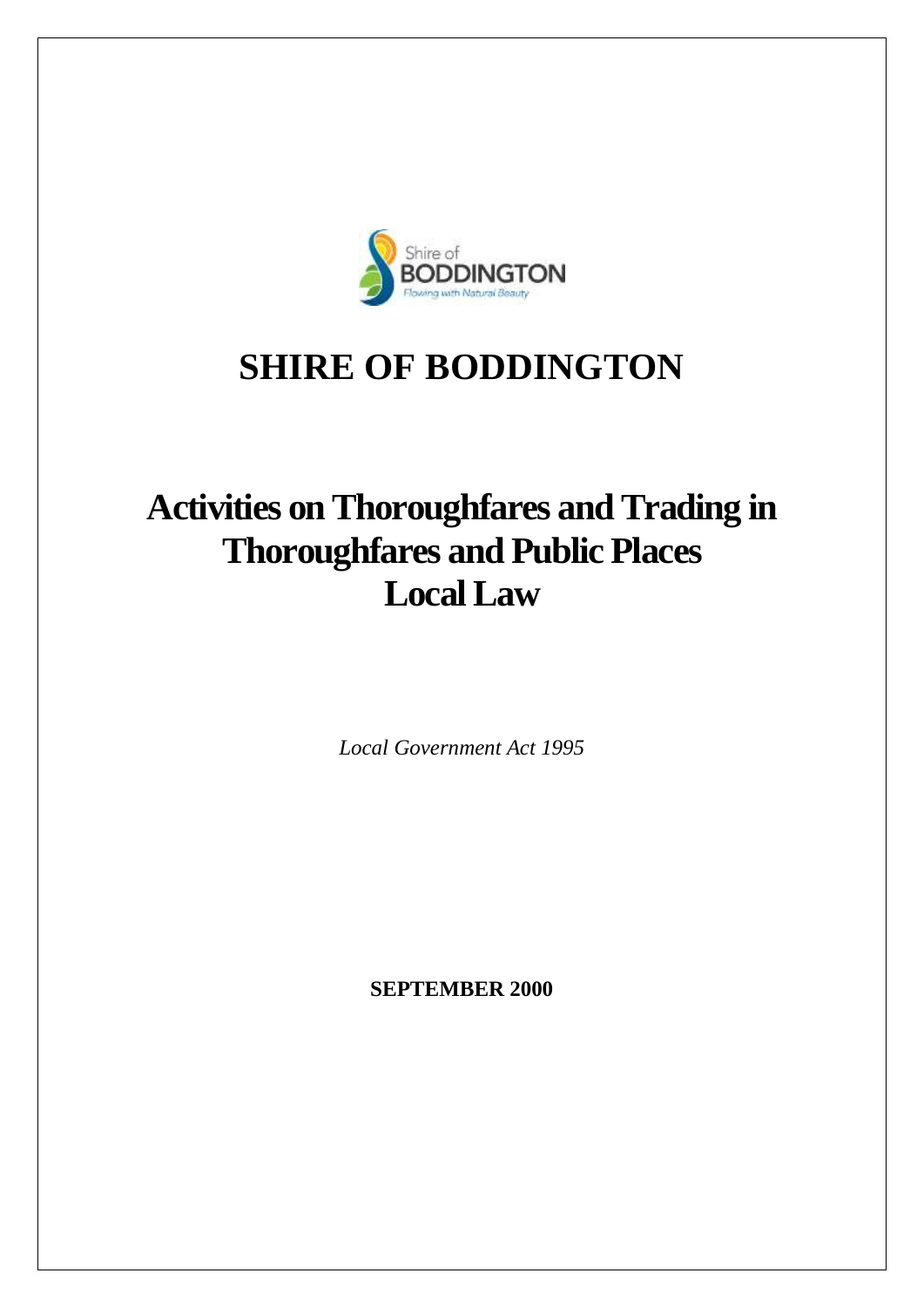# **LOCAL GOVERNMENT ACT 1995**

# **SHIRE OF BODDINGTON**

# **ACTIVITIES ON THOROUGHFARES AND TRADING IN THOROUGHFARES AND PUBLIC PLACES LOCAL LAW**

# **TABLE OF CONTENTS**

# **PART 1 - PRELIMINARY**

- 1.1 Citation
- 1.2 Definitions
- 1.3 Application
- 1.4 Repeal

# **PART 2 – ACTIVITIES ON THOROUGHFARES AND PUBLIC PLACES**

## *Division 1 - General*

- 2.1 General prohibitions
- 2.2 Activities allowed with a permit general
- 2.3 No possession and consumption of liquor on thoroughfare

# *Division 2 - Driving on a closed thoroughfare*

2.4 No driving on closed thoroughfare

# **PART 3 – OBSTRUCTING ANIMALS OR VEHICLES**

## *Division 1 - Animals and vehicles*

- 3.1 Leaving animal or vehicle in public place or on local government property
- 3.2 Prohibitions relating to animals

# **PART 4 - ROADSIDE CONSERVATION**

## *Division 1 - Preliminary*

- 4.1 Interpretation<br>4.2 Application
- Application

## *Division 2 - Flora roads*

- 4.3 Declaration of flora road
- 4.4 Construction works on flora roads
- 4.5 Signposting of flora roads
- 4.6 Driving only on carriageway of flora roads

## *Division 3 - Special environmental areas*

- 4.7 Designation of special environmental areas
- 4.8 Marking of special environmental areas

## *Division 4 – Planting in thoroughfares*

- 4.9 Permit to plant
- 4.10 Relevant considerations in determining application

*Division 5 - Clearance of vegetation*

- 4.11 Permit to clear
- 4.12 Application for permit

# *Division 6 - Fire management*

- 4.13 Permit to burn thoroughfare
- 4.14 Application for permit
- 4.15 When application for permit can be approved
- 4.16 Prohibitions on burning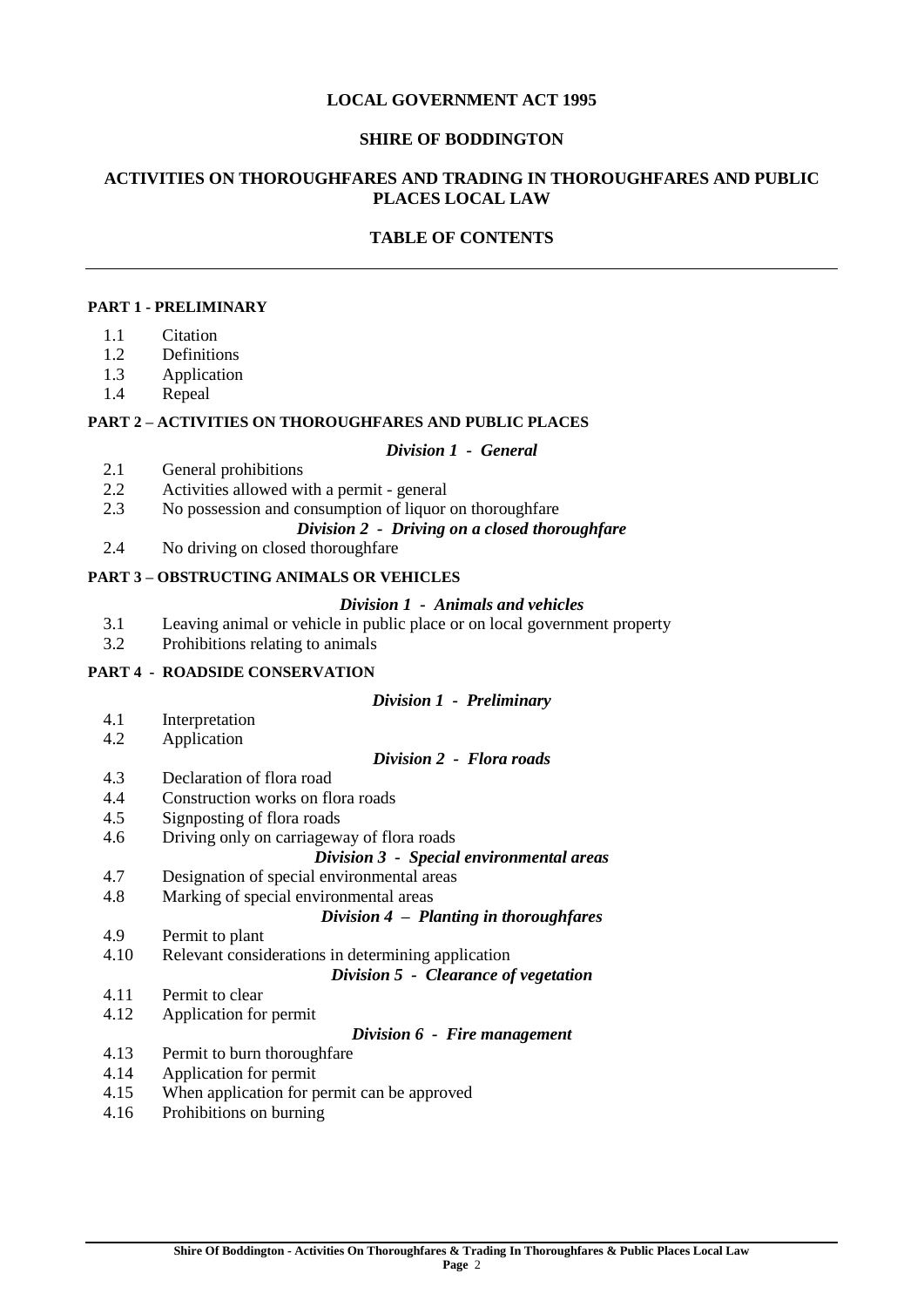# *Division 7 - Firebreaks*

- 4.17 Permit for firebreaks on thoroughfares
- 4.18 application for permit cannot be approved
	- *Division 8 - Commercial wildflower harvesting on thoroughfares*
- 4.19 General prohibition on commercial wildflower harvesting
- 4.20 Permit for revegetation projects

## **PART 5 - TRADING IN THOROUGHFARES AND PUBLIC PLACES**

*Division 1 - Stallholders and traders Subdivision 1 - Preliminary*

5.1 Interpretation

| Subdivision 2 - |  | <b>Permits</b> |
|-----------------|--|----------------|
|-----------------|--|----------------|

- 5.2 Stallholder's permit
- 5.3 Trader's permit
- 5.4 No permit required to sell newspaper
- 5.5 Relevant considerations in determining application for permit
- 5.6 Conditions of permit
- 5.7 Exemptions from requirement to pay fee or to obtain a permit

## *Subdivision 3 - Conduct of stallholders and traders*

5.8 Conduct of stallholders and traders

## **PART 6 - PERMITS**

## *Division 1 – Applying for a permit*

- 6.1 Application for permit
- 6.2 Decision on application for permit

## *Division 2 - Conditions*

- 6.3 Conditions which may be imposed on a permit
- 6.4 Imposing conditions under a policy
- 6.5 Compliance with and variation of conditions

## *Division 3 - General*

- 6.6 Duration of permit
- 6.6 Renewal of permit
- 6.8 Transfer of permit
- 6.9 Production of permit
- 6.10 Cancellation of permit

## **PART 7 - OBJECTIONS AND APPEALS**

7.1 Application of Part 9 Division 1 of Act

# **PART 8 - MISCELLANEOUS NOTICES**

8.1 Notice to repair damage to thoroughfare

# **PART 9 - ENFORCEMENT**

# *Division 1 - Notices given under this local law*

- 9.1 Offence to fail to comply with notice
- 9.2 Local government may undertake requirements of notice

# *Division 2 - Offences and penalties*

# *Subdivision 1 - General*

## 9.3 Offences

# *Subdivision 2 - Infringement notices and modified penalties*

- 9.4 Prescribed offences
- 9.5 Forms

# **SCHEDULE 1**

# **PRESCRIBED OFFENCES**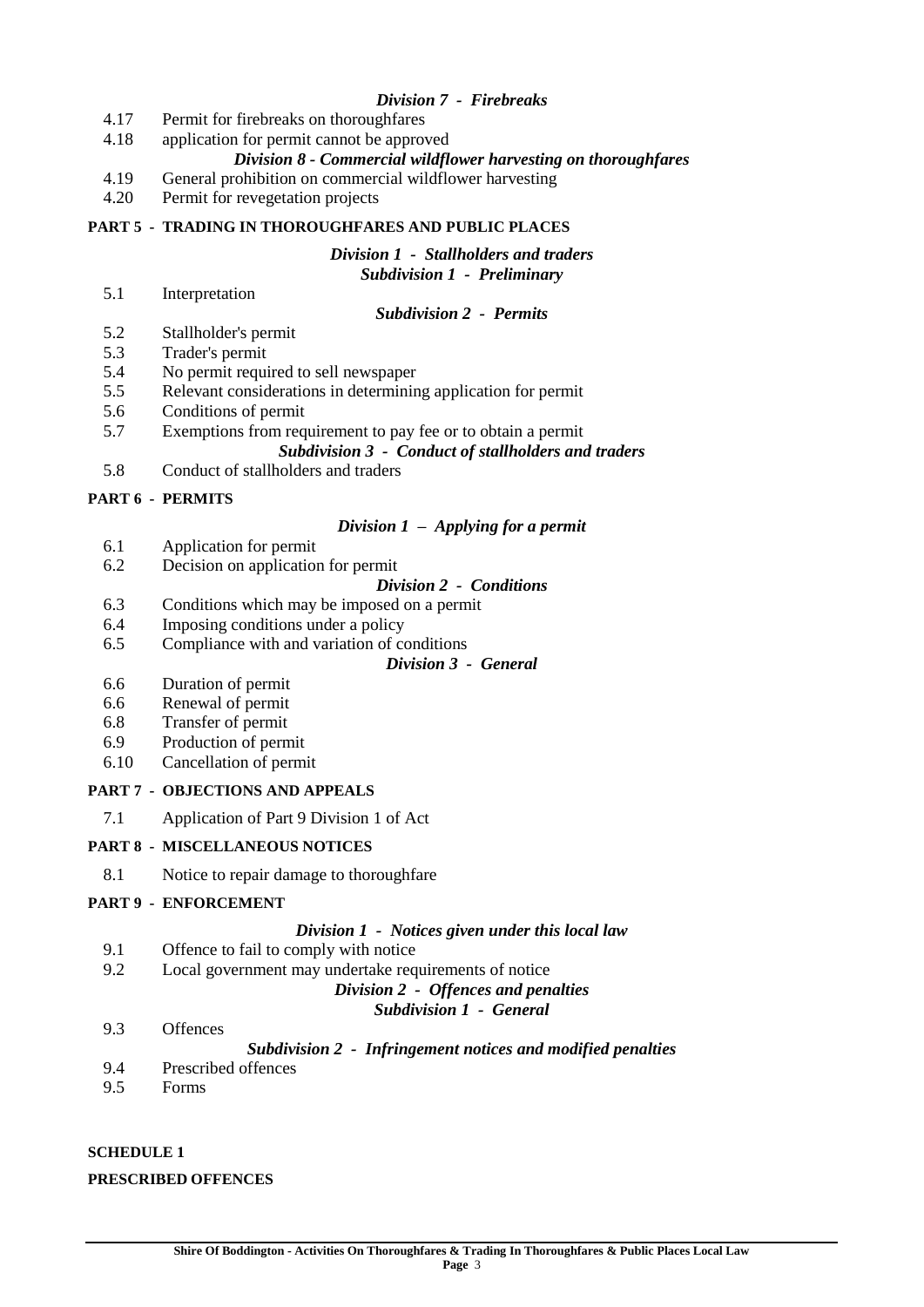## *Local Government Act 1995*

#### **Shire of Boddington**

## **ACTIVITIES ON THOROUGHFARES AND TRADING IN THOROUGHFARES AND PUBLIC PLACES LOCAL LAW**

Under the powers conferred by the *Local Government Act 1995* and under all other powers enabling it, the Council of the Shire of Boddington resolved on the  $18<sup>th</sup>$  day of October 2000 to make the following local law.

## **PART 1 - PRELIMINARY**

#### **1.1 Citation**

This local law may be cited as the Shire of Boddington Activities on Thoroughfares and Trading in Thoroughfares and Public Places Local Law.

## **1.2 Definitions**

In this local law unless the context otherwise requires -

**"Act"** means the *Local Government Act 1995*;

**"applicant"** means a person who applies for a permit;

**"authorized person"** means a person authorized by the local government under section 9.10 of the Act to perform any of the functions of an authorized person under this local law;

**"built-up area"** has the meaning given to it in the *Road Traffic Code 1975*;

**"carriageway"** means the paved or made portion of a thoroughfare used or intended for use by vehicles;

**"CEO"** means the chief executive officer of the local government;

**"commencement day"** means the day on which this local law comes into operation;

**"Council"** means the council of the local government;

**"district"** means the district of the local government;

**"footpath"** means the paved or made portion of a thoroughfare used or intended for use by pedestrians and cyclists;

**" kerb"** includes the edge of a carriageway;

**"liquor"** has the meaning given to it in section 3 of the *Liquor Licensing Act 1988*;

**"local government"** means the Shire of Boddington*;*

**"local government property"** means anything except a thoroughfare –

- (a) which belongs to the local government;
- (b) of which the local government is the management body under the *Land Administration Act 1997*; or
- (b) which is an 'otherwise unvested facility' within section 3.53 of the Act;

**"permit"** means a permit issued under this local law;

**"permit holder"** means a person who holds a valid permit;

**"person"** does not include the local government;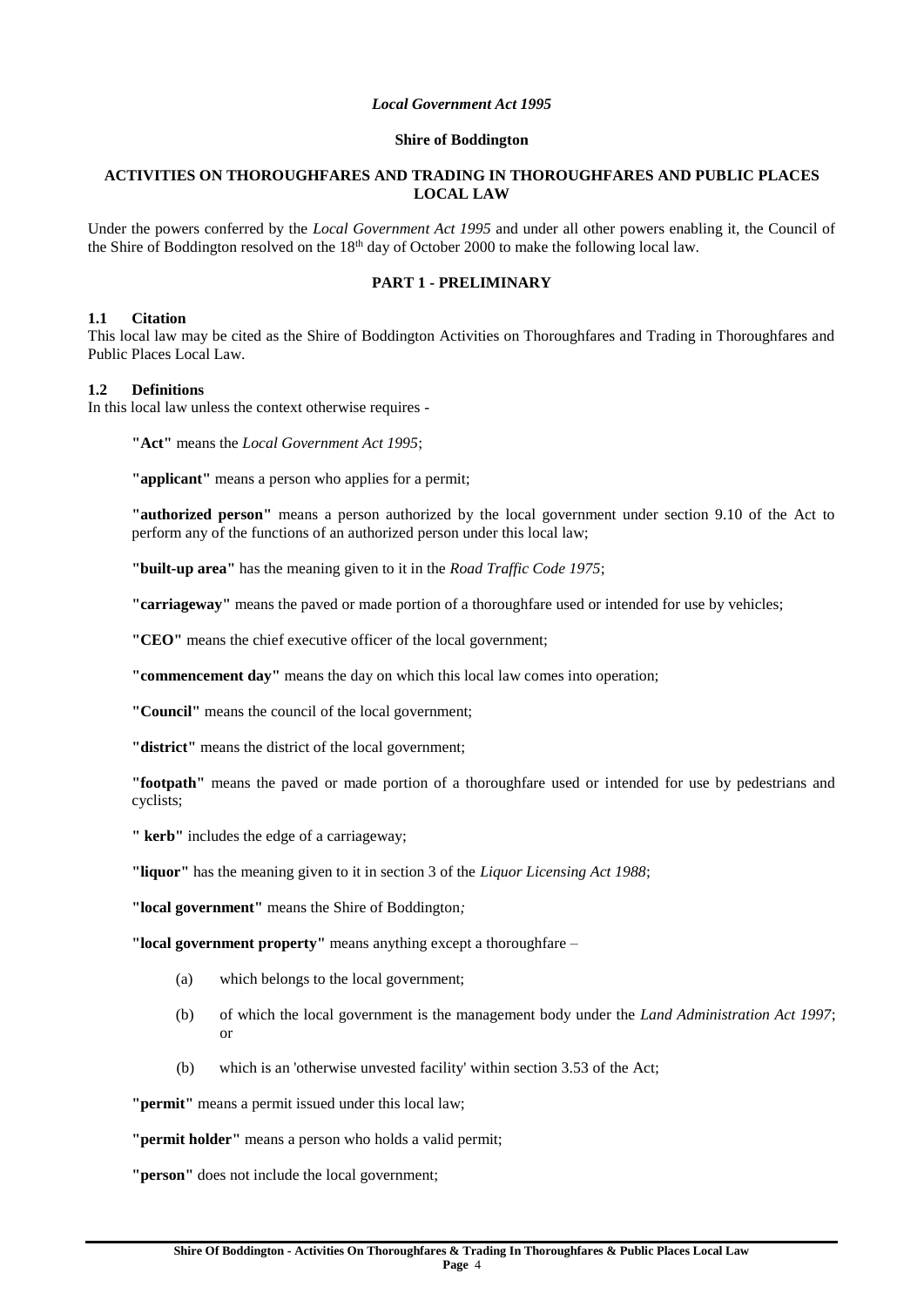**"premises"** for the purpose of the definition of "public place" in both this clause and clause 5.1, means a building or similar structure, but does not include a carpark or a similar place;

**"public place"** includes any thoroughfare or place which the public are allowed to use, whether or not the thoroughfare or place is on private property, but does not include –

- (a) premises on private property from which trading is lawfully conducted under a written law; and
- (b) local government property;

**"Regulations"** means the *Local Government (Functions and General) Regulations 1996*;

**"sign"** includes a notice, flag, mark, structure or device on which may be shown words, numbers, expressions or symbols;

**"thoroughfare"** means a road or other thoroughfare and includes structures or other things appurtenant to the thoroughfare that are within its limits, and nothing is prevented from being a thoroughfare only because it is not open at each end;

**"townsite"** means the townsite of Boddington and Ranford which are –

- (a) constituted under section 26(2) of the *Land Administration Act 1997*; or
- (b) referred to in clause 37 of Schedule 9.3 of the Act;

**"vehicle"** includes –

- (a) every conveyance and every object capable of being propelled or drawn on wheels, tracks or otherwise; and
- (b) an animal being ridden or driven,

but excludes –

- (a) a wheel-chair or any device designed for use by a physically impaired person on a footpath; and
- (b) a pram, a stroller or a similar device; and

## **1.3 Application**

This local law applies throughout the district.

#### **1.4 Repeal**

(1) The following local laws are repealed –

Local Laws Relating to –

Trading in Public Places, published in the Government Gazette of 20 April 1990.

- (2) Where a policy was made or adopted by the local government under or in relation to a local law repealed by this local law, then the policy is to be taken to no longer have any effect on and from the commencement day.
- (3) The Council may resolve that notwithstanding subclause (2) specified policies continue, or are to be taken to have continued, to have effect on and from the commencement day.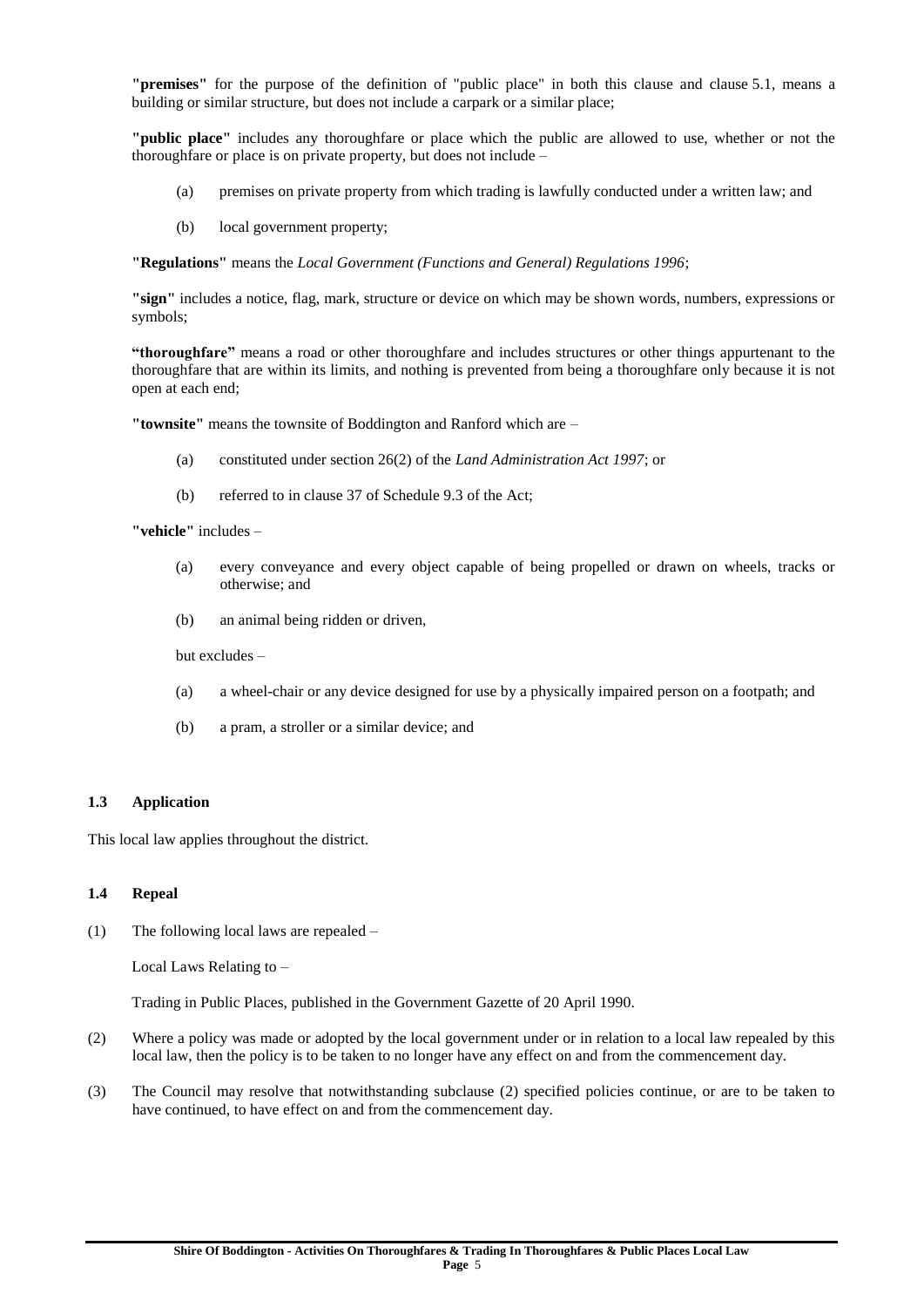## **PART 2 – ACTIVITIES ON THOROUGHFARES AND PUBLIC PLACES**

#### *Division 1 - General*

#### **2.1 General prohibitions**

A person shall not -

- (a) unless at the direction of the local government, damage, remove or interfere with any signpost, direction plate, guidepost, notice, shelter, shed, fence or any structure erected on a thoroughfare by the local government or a person acting under the authority of a written law;
- (b) play or participate in any game or sport so as to cause danger to any person or thing or impede the movement of vehicles or persons on a thoroughfare;
- (c) litter, or deposit rubbish on, any thoroughfare or public place.

## **2.2 Activities allowed with a permit – general**

- (1) A person shall not, without a permit
	- (a) dig or otherwise create a trench through or under a kerb or footpath;
	- (b) damage a thoroughfare;
	- (c) light any fire or burn any thing on a thoroughfare other than in a stove or fireplace provided for that purpose or under a permit issued under clause 4.13;
	- (d) fell any tree within, or onto, a thoroughfare; or
	- (e) interfere with the soil of, or anything in a thoroughfare or take anything from a thoroughfare.
- (2) The local government may exempt a person from compliance with subclause (1) on the application of that person.

#### **2.3 No possession and consumption of liquor on thoroughfare**

- (1) A person shall not consume any liquor or have in her or his possession or under her or his control any liquor on a thoroughfare unless –
	- (a) that is permitted under the *Liquor Licensing Act 1988* or under another written law; or
	- (b) the person is doing so in accordance with a permit.
- (2) Subclause (1) does not apply where the liquor is in a sealed container.

#### *Division 2 - Driving on a closed thoroughfare*

#### **2.4 No driving on closed thoroughfare**

- (1) A person shall not drive or take a vehicle on a closed thoroughfare unless
	- (a) that is in accordance with any limits or exceptions specified in the order made under section 3.50 of the  $Act$ ; or
	- (b) the person has first obtained a permit.
- $(2)$  In this clause –

**"closed thoroughfare"** means a thoroughfare wholly or partially closed under section 3.50 or 3.50A of the Act.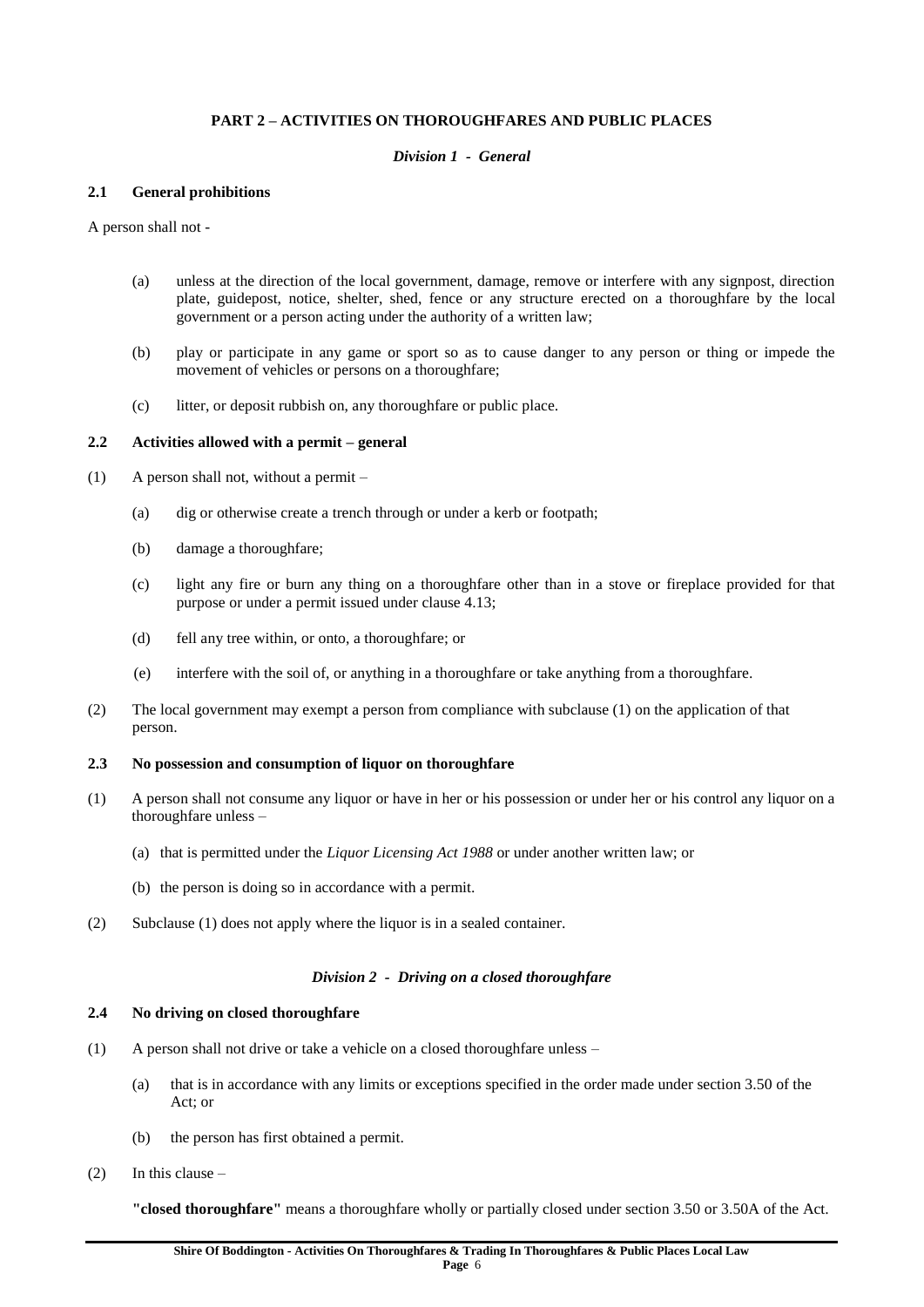## **PART 3 – OBSTRUCTING ANIMALS OR VEHICLES**

## *Division 1 - Animals and vehicles*

#### **3.1 Leaving animal or vehicle in public place or on local government property**

- (1) A person shall not leave an animal or a vehicle, or any part of a vehicle, in a public place or on local government property so that it obstructs the use of any part of that public place or local government property, unless that person has first obtained a permit or is authorized to do so under a written law.
- (2) A person will not contravene subclause (1) where the animal is secured or tethered for a period not exceeding 1 hour.
- (3) A person will not contravene subclause (1) where the vehicle is left for a period not exceeding 24 hours.

#### **3.2 Prohibitions relating to animals**

- (1) In subclause (2), "owner" in relation to an animal includes
	- (a) an owner of it;
	- (b) a person in possession of it;
	- (c) a person who has control of it; and
	- (d) a person who ordinarily occupies the premises where the animal is permitted to stay.
- (2) An owner of an animal shall not
	- (a) allow the animal to enter or remain for any time on any thoroughfare except for the use of the thoroughfare as a thoroughfare and unless it is led, ridden or driven;
	- (b) allow an animal which has a contagious or infectious disease to be led, ridden or driven in a public place; or
	- (c) train or race the animal on a thoroughfare.

## **PART 4 - ROADSIDE CONSERVATION**

#### *Division 1 - Preliminary*

#### **4.1 Interpretation**

In this Part -

**"MRWA"** means Main Roads Western Australia;

**"protected flora"** has the meaning given to it in section 6(1) of the *Wildlife Conservation Act 1950*;

**"rare flora"** has the meaning given to it in section 23F of the *Wildlife Conservation Act 1950*;

**"Roadside Conservation Committee"** means the Roadside Conservation Committee established under the Land Resource Policy Council within the Office of Premier and Cabinet; and

**"special environmental area"** means an area designated as such under clause 4.7.

## **4.2 Application**

This Part does not apply to the townsite.

## *Division 2 - Flora roads*

## **4.3 Declaration of flora road**

The local government may declare a thoroughfare which has, in the opinion of the local government, high quality roadside vegetation to be a flora road.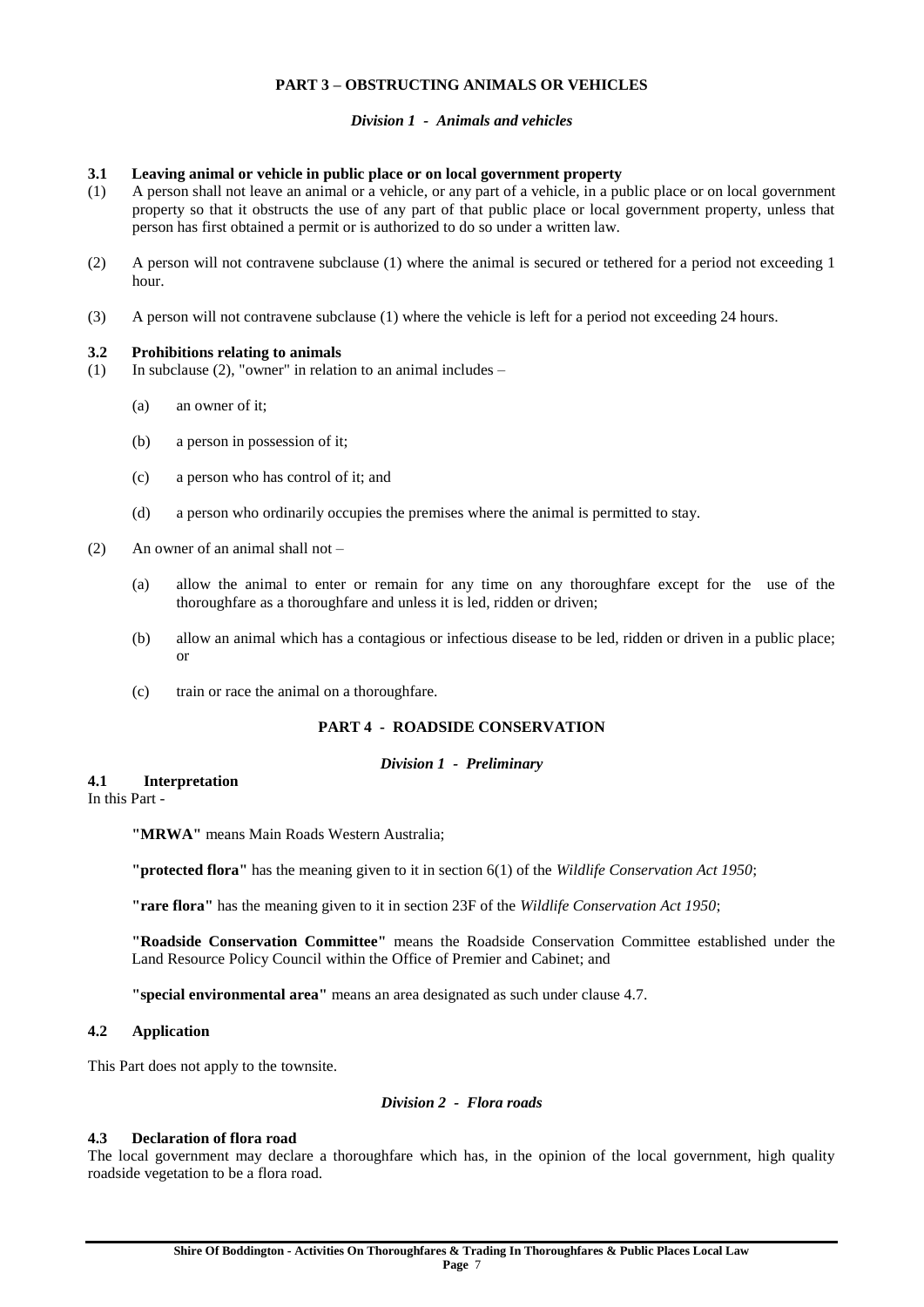## **4.4 Construction works on flora roads**

Construction and maintenance work carried out by the local government on a flora road is to be in accordance with the 'Code of Practice for Roadside Conservation and Road Maintenance' prepared by the Roadside Conservation Committee.

## **4.5 Signposting of flora roads**

The local government may signpost flora roads with the standard MRWA 'flora road' sign.

## **4.6 Driving only on carriageway of flora roads**

- (1) A person driving or riding a vehicle on a flora road shall only drive or ride the vehicle on the carriageway.
- (2) Subclause (1) does not apply where
	- (a) conditions on the thoroughfare do not reasonably permit a vehicle to remain on the carriageway;
	- (b) there is no carriageway; or
	- (c) an exemption from the application of subclause (1) has been obtained from the local government.

## *Division 3 - Special environmental areas*

## **4.7 Designation of special environmental areas**

The local government may designate a thoroughfare, or any part of a thoroughfare, as a special environmental area which -

- (a) has protected flora or rare flora;
- (b) in the opinion of the local government, has environmental, aesthetic or cultural significance; or
- (c) requires, where practical, for Conservation and Land Management rules to apply where the thoroughfare, or any part of a thoroughfare, is within a known Jarrah Dieback area.

## **4.8 Marking of special environmental areas**

- (a) the local government is to mark and keep a register of each thoroughfare, or part of a thoroughfare, designated as a special environmental area; and
- (b) where practical CALM forest hygiene rules be applied within known jarrah dieback areas of the shire.

## *Division 4 – Planting in thoroughfares*

## **4.9 Permit to plant**

A person shall not plant any plant or sow any seeds in a thoroughfare without first obtaining a permit.

## **4.10 Relevant considerations in determining application**

In determining an application for a permit for the purpose of clause 4.9, the local government is to have regard to -

- (a) existing vegetation within that part of the thoroughfare in which the planting is to take place; and
- (b) the diversity of species and the prevalence of the species which are to be planted or sown.

## *Division 5 - Clearance of vegetation*

## **4.11 Permit to clear**

A person shall not clear and maintain in a cleared state, the surface of a thoroughfare within 1m of that person's land without first obtaining a permit and any other approvals which may be required under any written law.

## **4.12 Application for permit**

In addition to the requirements of clause 6.1(2), a person making an application for a permit for the purpose of clause 4.11 shall submit a sketch plan clearly showing the boundary of the person's land and the portions of the thoroughfare joining that person's land which are to be cleared.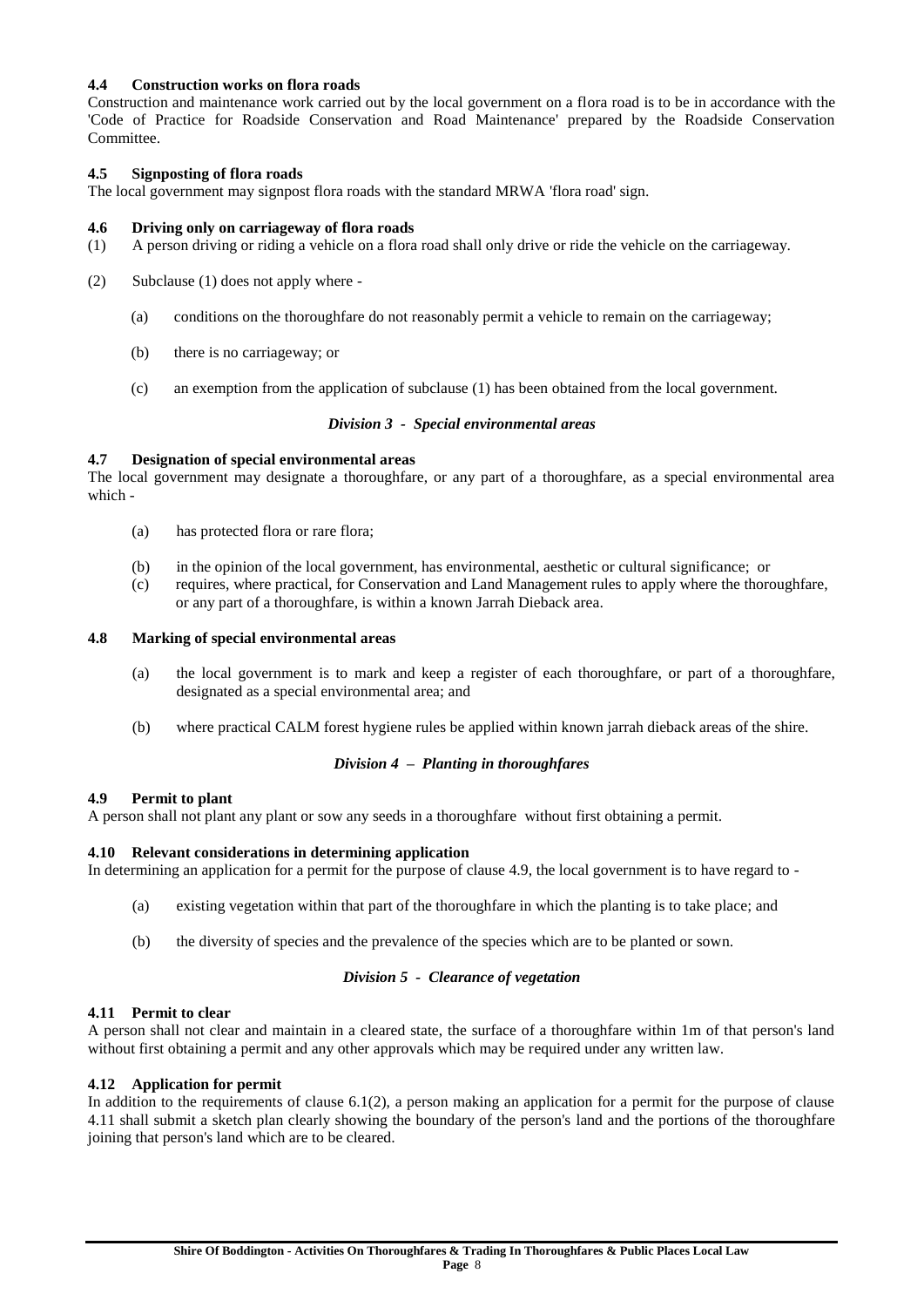## **4.13 Permit to burn thoroughfare**

A person shall not burn part of a thoroughfare without first obtaining a permit or unless acting under the authority of any other written law.

## **4.14 Application for permit**

In addition to the requirements of clause 6.1(2), an application for a permit for the purposes of clause 4.13 shall –

- (a) include a sketch plan showing the portions of a thoroughfare which are proposed to be burned; and
- (b) advise of the estimated fire intensity and the measures to be taken to protect upper storey vegetation from the burn.

## **4.15 When application for permit can be approved**

The local government may approve an application for a permit for the purpose of clause 4.13 only if the burning of the particular part of the thoroughfare will -

- (a) reduce a fire hazard and alternative means of reducing that hazard, such as slashing or the use of herbicides, are considered by the local government to be not feasible or more detrimental to native flora and fauna than burning; or
- (b) in the opinion of the local government, be beneficial for the preservation and conservation of native flora and fauna.

## **4.16 Prohibitions on burning**

Notwithstanding anything to the contrary in this local law, an application for a permit for the purpose of clause 4.13 is not to be approved by the local government -

- (a) for burning between 1 July and 31 March of the following year where the intensity of the burn could damage native flora and fauna; or
- (b) in any year to any person for any part of a thoroughfare which is on the opposite side of the carriageway to that portion of the thoroughfare for which a permit to burn has been approved in the previous five years.

## *Division 7 - Firebreaks*

## **4.17 Permit for firebreaks on thoroughfares**

A person shall not construct a firebreak on a thoroughfare without first obtaining a permit.

## **4.18 When application for permit cannot be approved**

- (1) The local government is not to approve an application for a permit for the purpose of clause 4.17 where the thoroughfare is less than 20m wide.
- (2) Subclause (1) does not apply where the firebreak is, in the opinion of the local government, desirable for the protection of roadside vegetation.

## *Division 8 - Commercial wildflower harvesting on thoroughfares*

## **4.19 General prohibition on commercial wildflower harvesting**

Subject to clause 4.20, a person shall not commercially harvest native flora on a thoroughfare.

## **4.20 Permit for revegetation projects**

- (1) A person shall not collect seed from native flora on a thoroughfare without first obtaining a permit.
- (2) The local government may approve an application for a permit under subclause (1) only where-
	- (a) the seed is required for a revegetation project in any part of the district; and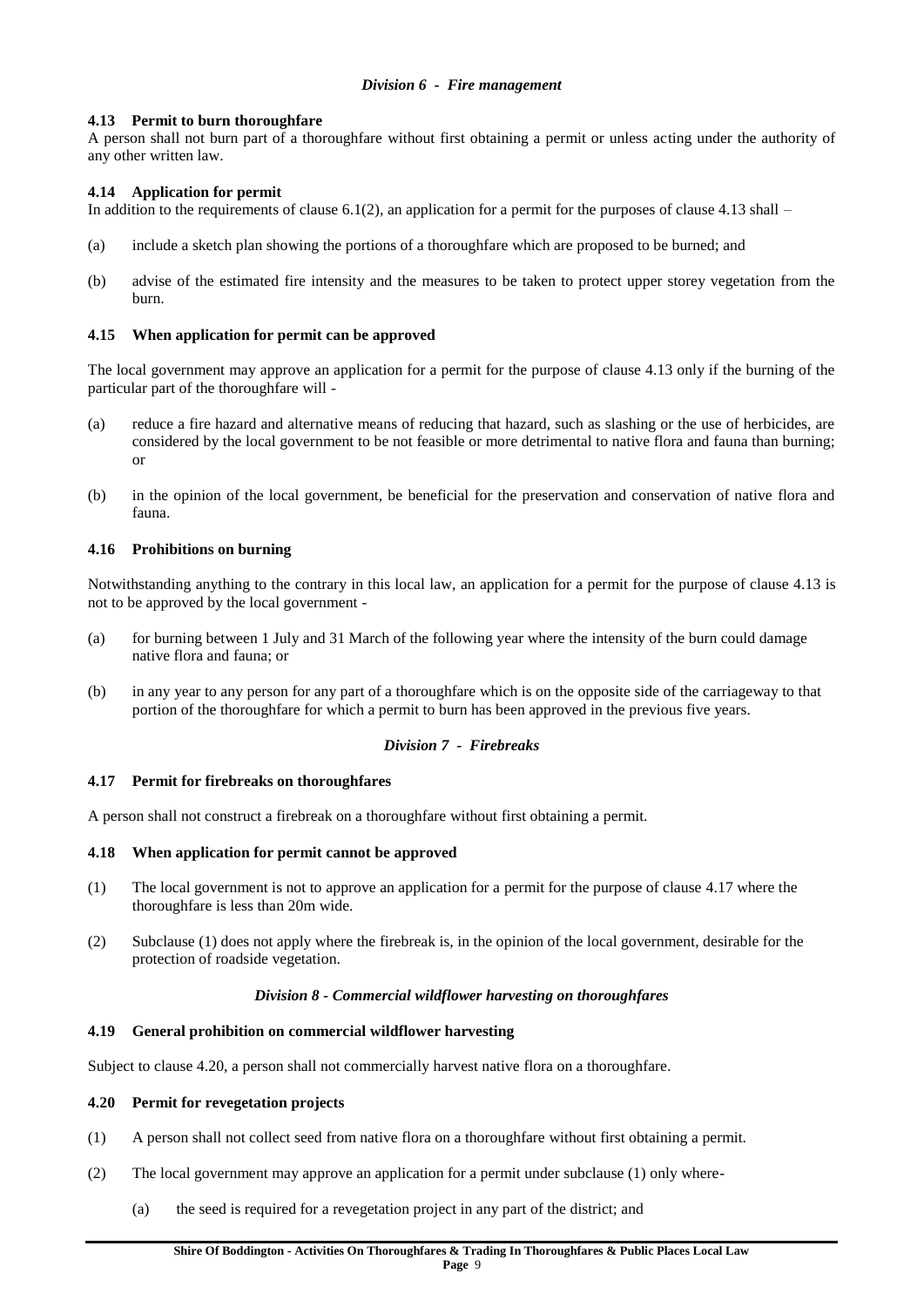- (b) the thoroughfare, or the relevant part of it, is not a special environmental area.
- (3) Unless the local government specifically provides to the contrary on a permit, if the local government approves an application for a permit for the purpose of subclause (1) it is to be taken to be approved subject to the following conditions –
	- (a) the collection of the seed is to be carried out so as not to endanger the long time survival of the native flora on the thoroughfare; and
	- (b) any licence or approval which may be required under any other written law is to be obtained by the applicant.

## **PART 5 - TRADING IN THOROUGHFARES AND PUBLIC PLACES**

#### *Division 1 - Stallholders and traders*

#### **Subdivision 1 - Preliminary**

## **5.1 Interpretation**

.

In this Division, unless the context otherwise requires -

**"Competition Principles Agreement"** means the Competition Principles Agreement executed by each State and Territory of the Commonwealth and the Commonwealth of Australia on 11 April 1995;

**"public place"** includes -

- (a) any thoroughfare or place which the public are allowed to use whether or not the thoroughfare or place is on private property; and
- (b) local government property,

but does not include premises on private property from which trading is lawfully conducted under a written law.

**"stall"** means a movable or temporarily fixed structure, stand or table in, on or from which goods or services are sold, hired or offered for sale or hire;

**"stallholder"** means a person in charge of a stall;

**"stallholder's permit"** means a permit issued to a stallholder;

**"trader"** means a person who carries on trading;

**"trader's permit"** means a permit issued to a trader; and

**"trading"** includes –

- (a) the selling or hiring of, the offering for sale or hire of or the soliciting of orders for goods or services in a public place;
- (b) displaying goods in any public place for the purpose of  $-$ 
	- (i) offering them for sale or hire;
	- (ii) inviting offers for their sale or hire;
	- (iii) soliciting orders for them; or
	- (iv) carrying out any other transaction in relation to them; and
- (c) the going from place to place, whether or not public places, and
	- (i) offering goods or services for sale or hire;
	- (ii) inviting offers or soliciting orders for the sale or the hire of goods or services; or
	- (iii) carrying out any other transaction in relation to goods or services,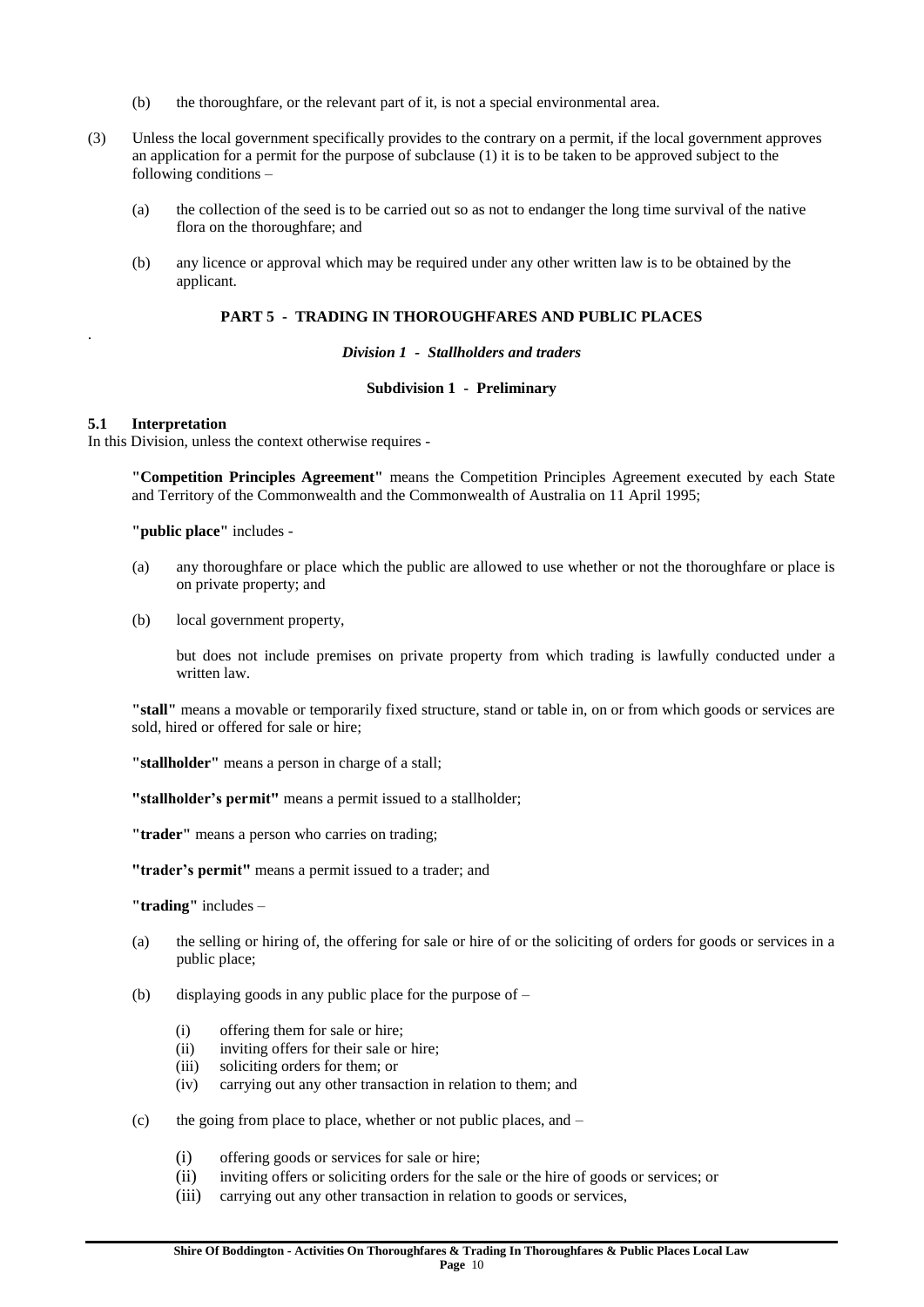- (d) the setting up of a stall or the conducting of a business at a stall under the authority of a stallholder's permit;
- (e) the selling or the offering for sale of goods and services to, or the soliciting of orders for goods and services from a person who sells those goods or services;
- (f) the selling or the offering for sale or hire by a person of goods of her or his own manufacture or services which he or she provides; and
- (g) the selling or hiring or the offering for sale or hire of  $-$ 
	- (i) goods by a person who represents a manufacturer of the goods; or
	- (ii) services by a person who represents a provider of the services,

which are sold directly to consumers and not through a shop.

## *Subdivision 2 - Permits*

## **5.2 Stallholder's permit**

- (1) A person shall not conduct a stall on a public place unless that person is
	- (a) the holder of a valid stallholder's permit; or
	- (b) an assistant specified in a valid stallholder's permit.
- (2) Every application for a stallholder's permit shall
	- (a) state the full name and address of the applicant;
	- (b) specify the proposed number of assistants to be engaged by the applicant in conducting the stall, as well as their names and addresses if already engaged;
	- (c) specify the proposed location of the stall;
	- (d) specify the period of time for which the permit is sought, together with the proposed days and hours of operation;
	- (e) specify the proposed goods or services to be sold or hired or offered for sale or hire from the stall; and
	- (f) be accompanied by an accurate plan and description of the proposed stall.

# **5.3 Trader's permit**

- (1) A person shall not carry on trading unless that person is
	- (a) the holder of a valid trader's permit; or
	- (b) an assistant specified in a valid trader's permit.
- (2) Every application for a trader's permit shall
	- (a) state the full name and address of the applicant;
	- (b) specify the proposed number of assistants, if any, to be engaged by the applicant in trading, as well as their names and addresses if already engaged;
	- (c) specify the location or locations in which the applicant proposes to trade;
	- (d) specify the period of time for which the permit is sought, together with the proposed days and hours of trading;
	- (e) specify the proposed goods or services which will be traded; and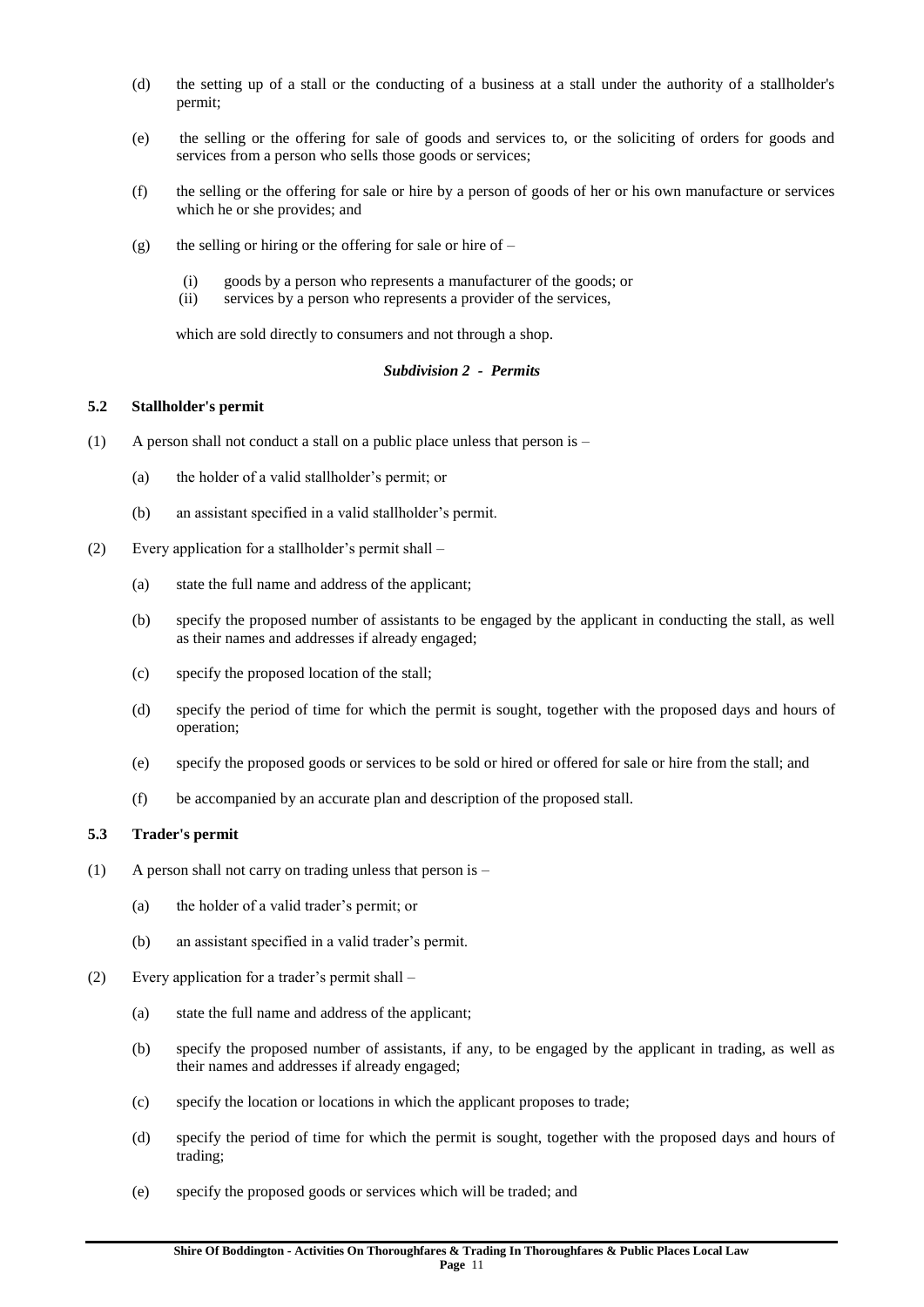- (f) be accompanied by an accurate plan and description of any proposed structure or vehicle which may be used by the applicant in trading.
- (3) The conditions subject to which the local government may approve an application for a trader's permit include that the permit holder is permitted to remain at a particular location for as long as there is a customer making a purchase, but if there is no customer making a purchase the permit holder must move on from that location within a reasonable time of the last purchase having been made.

## **5.4 No permit required to sell newspaper**

Notwithstanding any other provision of this local law, a person who sells, or offers for sale, a newspaper is not required to obtain a permit.

## **5.5 Relevant considerations in determining application for permit**

- (1) In determining an application for a permit for the purposes of this Division, the local government is to have regard to –
	- (a) any relevant policies of the local government;
	- (b) the desirability of the proposed activity;
	- (c) the location of the proposed activity;
	- (d) the principles set out in the Competition Principles Agreement; and
	- (e) such other matters as the local government may consider to be relevant in the circumstances of the case.
- (2) The local government may refuse to approve an application for a permit under this Division on any one or more of the following grounds –
	- (a) that the applicant has committed a breach of any provision of this local law or of any written law relevant to the activity in respect of which the permit is sought;
	- (b) that the applicant is not a desirable or suitable person to hold a permit;
	- $(c)$  that
		- (i) the applicant is an undischarged bankrupt or is in liquidation;
		- (ii) the applicant has entered into any composition or arrangement with creditors; or
		- (iii) a manager, an administrator, a trustee, a receiver, or a receiver and manager has been appointed in relation to any part of the applicant's undertakings or property; or
	- (d) that the needs of the district, or the part for which the permit is sought, are adequately catered for by established shops or by persons who have valid permits to carry on trading or to conduct a stall; or
	- (e) such other grounds as the local government may consider to be relevant in the circumstances of the case.

## **5.6 Conditions of permit**

- (1) If the local government approves an application for a permit under this Division subject to conditions, those conditions may include –
	- (a) the place, the part of the district, or the thoroughfare to which the permit applies;
	- (b) the days and hours during which a permit holder may conduct a stall or trade;
	- (c) the number, type, form and construction, as the case may be, of any stand, table, structure or vehicle which may be used in conducting a stall or in trading;
	- (d) the goods or services in respect of which a permit holder may conduct a stall or trade;
	- (e) the number of persons and the names of persons permitted to conduct a stall or trade;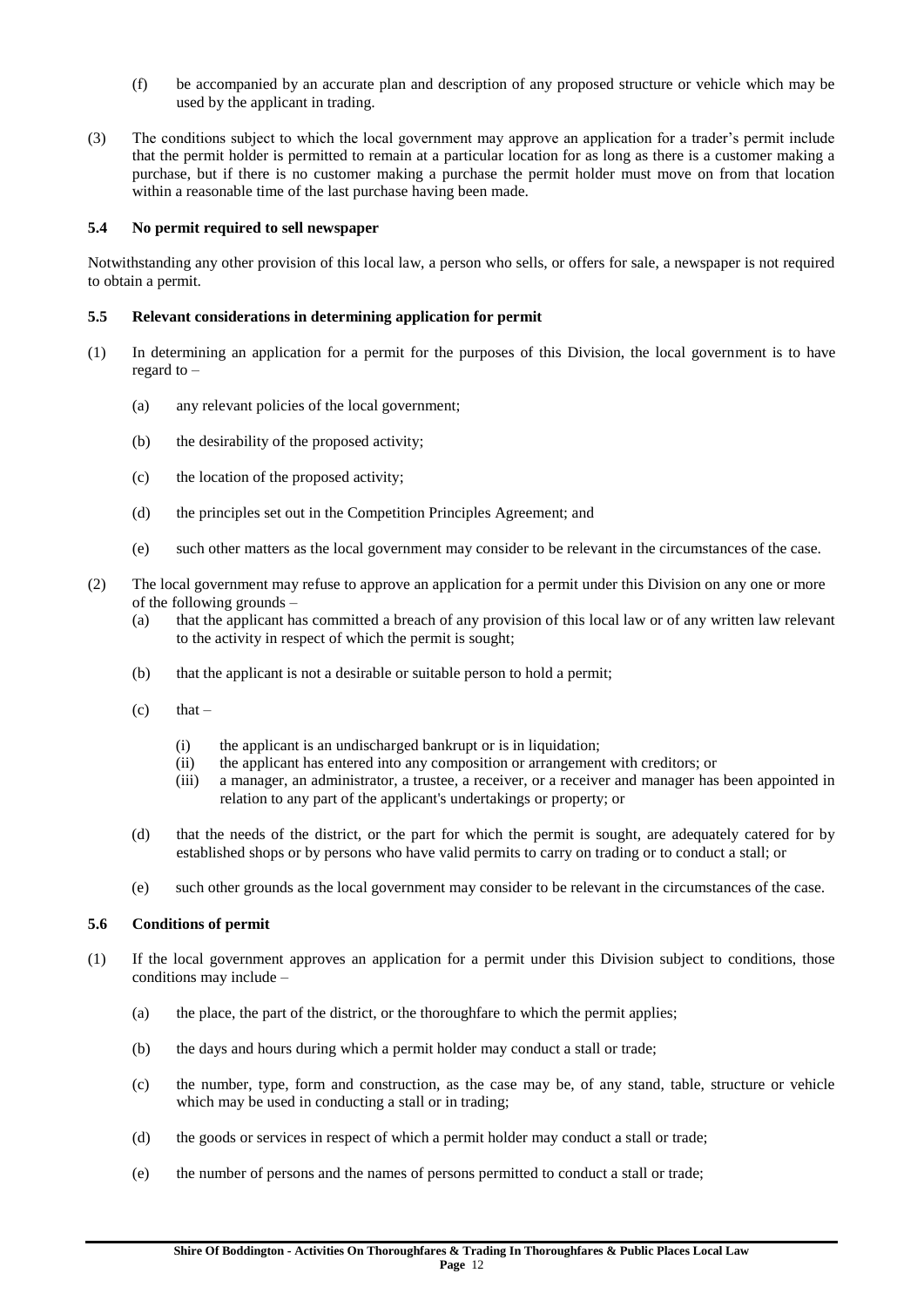- (f) the requirement for personal attendance at the stall or the place of trading by the permit holder and the nomination of assistants, nominees or substitutes for the permit holder;
- (g) whether and under what terms the permit is transferable;
- (h) any prohibitions or restrictions concerning the
	- (i) causing or making of any noise or disturbance which is likely to be a nuisance to persons in the vicinity of the permit holder;
	- (ii) the use of amplifiers, sound equipment and sound instruments;
	- (iii) the use of signs; and
	- (iv) the use of any lighting apparatus or device;
- (i) the manner in which the permit holder's name and other details of a valid permit are to be displayed;
- (j) the care, maintenance and cleansing of the stall or any structure used for trading and the place of the stall or any structure;
- (k) the vacating of the place of a stall or trading when the stall is not being conducted or trading is not being carried on;
- (l) the acquisition by the stallholder or trader of public risk insurance;
- (m) the period for which the permit is valid; and
- (n) the designation of any place or places where trading is wholly or from time to time prohibited by the local government.
- (2) Where a permit holder by reason of illness, accident or other sufficient cause is unable to comply with this local law, the local government may at the request of that permit holder authorize another person to be a nominee of the permit holder for a specified period, and this local law and the conditions of the permit shall apply to the nominee as if he or she was the permit holder.

#### **5.7 Exemptions from requirement to pay fee or to obtain a permit**

 $(1)$  In this clause –

**"charitable organisation"** means an institution, association, club, society or body whether incorporated or not, the objects of which are of a charitable, benevolent, religious, cultural, educational, recreational, sporting or other like nature and from which any member does not receive any pecuniary profit except where the member is an employee or the profit is an honorarium; and

**"commercial participant"** means any person who is involved in operating a stall or in conducting any trading activity for personal gain or profit.

- (2) The local government may waive any fee required to be paid by an applicant for a stallholder's permit or a trader's permit on making an application for or on the issue of a permit, or may return any such fee which has been paid, if the stall is conducted or the trading is carried on –
	- (a) on a portion of a public place adjoining the normal place of business of the applicant; or
	- (b) by a charitable organisation that does not sublet space to, or involve commercial participants in the conduct of a stall or trading, and any assistants that may be specified in the permit are members of that charitable organisation.
- (3) The local government may exempt a person or a class of persons, whether or not in relation to a specified public place, from the requirements of this Division.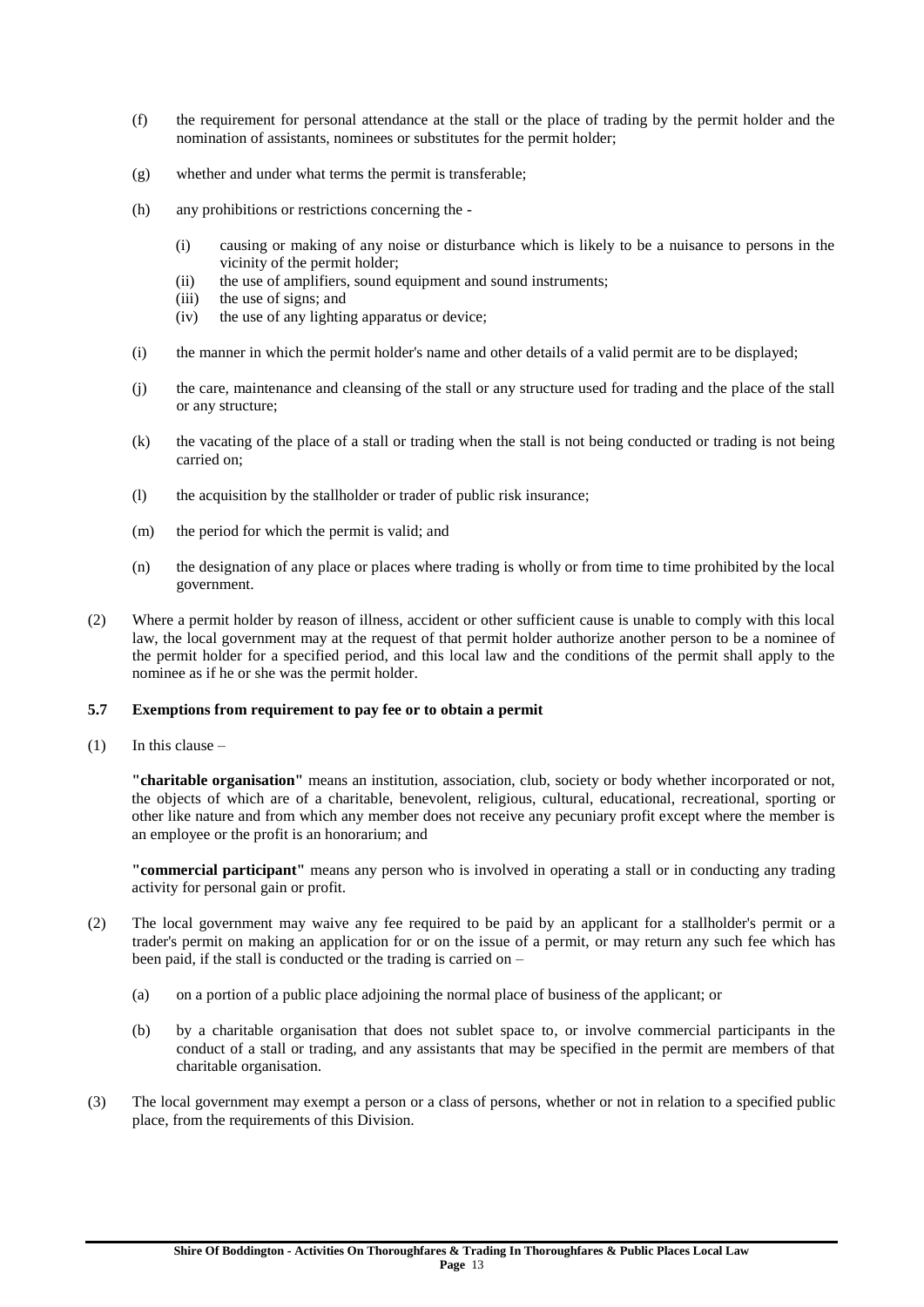#### *Subdivision 3 - Conduct of stallholders and traders*

#### **5.8 Conduct of stallholders and traders**

- (1) A stallholder while conducting a stall or a trader while trading shall
	- (a) display her or his permit to do so in a conspicuous place on the stall, vehicle or temporary structure or if there is no stall, vehicle or temporary structure, carry the permit with her or him while conducting a stall or trading;
	- (b) not display a permit unless it is a valid permit; and
	- (c) when selling goods by weight, carry and use for that purpose, scales tested and certified in accordance with the provisions of the *Weights and Measures Act 1915*.
- (2) A stallholder or trader shall not
	- (a) attempt to conduct a business within a distance of 30m of any shop or permanent place of business that is open for business and has for sale any goods or services of the kind being offered for sale by the stall holder or trader.
	- (b) deposit or store any box or basket containing goods on any part of a thoroughfare so as to obstruct the movement of pedestrians or vehicles;
	- (c) act in an offensive manner;
	- (d) use or cause to be used any apparatus or device including any flap or shelf, whereby the dimensions of a stall, vehicle or structure are increased beyond those specified in the permit; or
	- (e) in the case of a trader, carry on trading from a public place, unless there is adequate parking for customers' vehicles reasonably close to the place of trading.

#### PART 6 - PERMITS

#### *Division 1 – Applying for a permit*

#### **6.1 Application for permit**

- (1) Where a person is required to obtain a permit under this local law, that person shall apply for the permit in accordance with sub clause (2).
- (2) An application for a permit under this local law shall
	- (a) be in the form determined by the local government;
	- (b) be signed by the applicant;
	- (c) provide the information required by the form; and
	- (d) be forwarded to the CEO together with any fee imposed and determined by the local government under and in accordance with sections 6.16 to 6.19 of the Act.
- (3) The local government may require an applicant to provide additional information reasonably related to an application before determining an application for a permit.
- (4) The local government may require an applicant to give local public notice of the application for a permit.
- (5) The local government may refuse to consider an application for a permit which is not in accordance with subclause (2).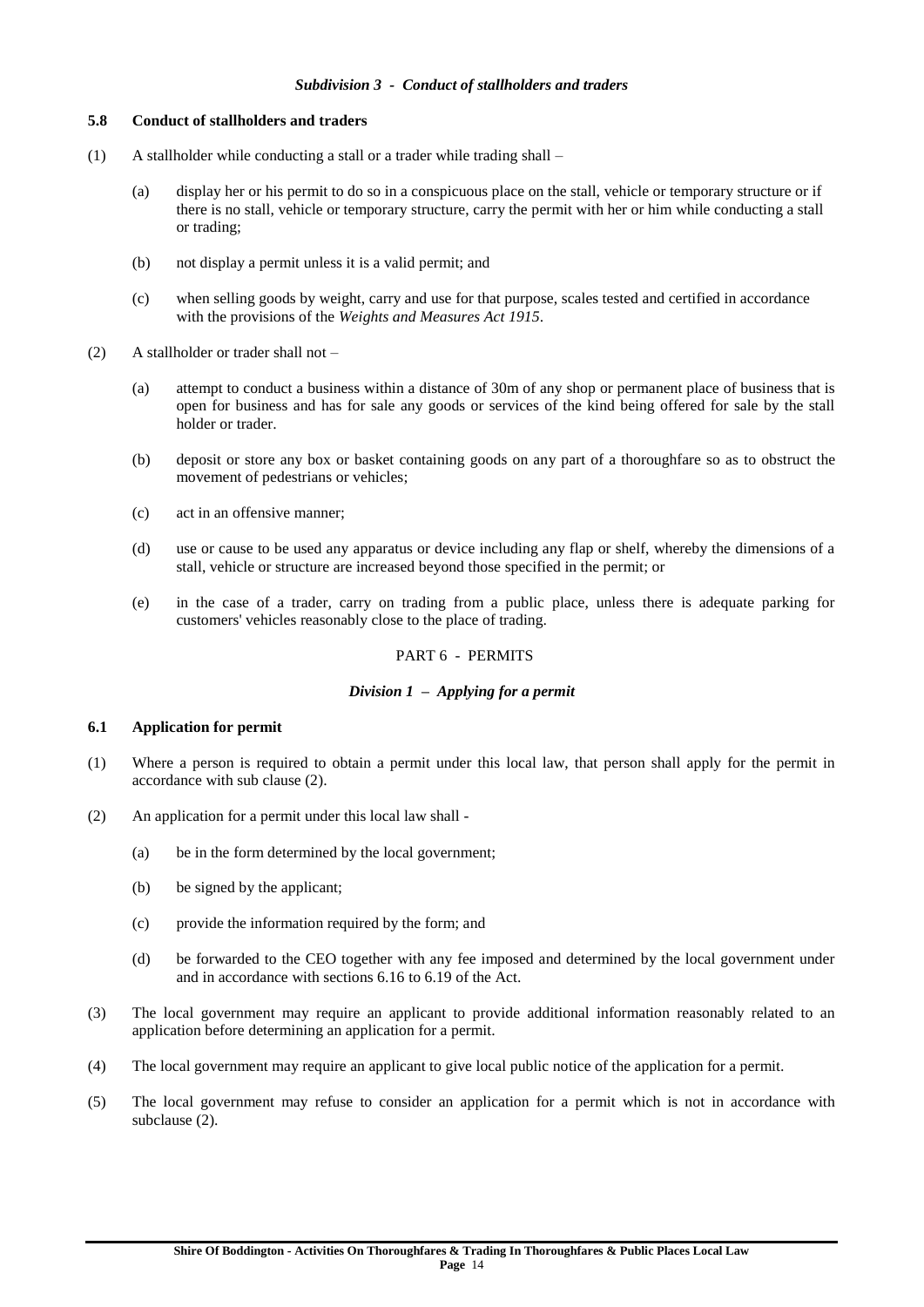## **6.2 Decision on application for permit**

- (1) The local government may
	- (a) approve an application for a permit unconditionally or subject to any conditions; or
	- (b) refuse to approve an application for a permit.
- (2) If the local government approves an application for a permit, it is to issue to the applicant a permit in the form determined by the local government.
- (3) If the local government refuses to approve an application for a permit, it is to give written notice of that refusal to the applicant.
- (4) Where a clause of this local law refers to conditions which may be imposed on a permit or which are to be taken to be imposed on a permit, the clause does not limit the power of the local government to impose other conditions on the permit under sub clause (1)(a).
- (5) Where a clause of this local law refers to the grounds on which an application for a permit may be or is to be refused, the clause does not limit the power of the local government to refuse the application for a permit on other grounds under sub clause (1)(b).

## *Division 2 - Conditions*

## **6.3 Conditions which may be imposed on a permit**

The local government may approve an application for a permit subject to conditions relating to -

- (a) the payment of a fee;
- (b) the duration and commencement of the permit;
- (c) the commencement of the permit being contingent on the happening of an event;
- (d) the rectification, remedying or restoration of a situation or circumstance reasonably related to the application;
- (e) the approval of another application for a permit which may be required by the local government under any written law;
- (f) the area of the district to which the permit applies;
- (g) where a permit is issued for an activity which will or may cause damage to a public place, the payment of a deposit or bond against such damage;
- (h) the obtaining of public risk insurance in an amount and on terms reasonably required by the local government; and
- (i) the provision of an indemnity from the permit holder indemnifying the local government in respect of any injury to any person or any damage to any property which may occur in connection with the use of the public place by the permit holder.

## **6.4 Imposing conditions under a policy**

(1) In this clause  $-$ 

**"policy"** means a policy of the local government adopted by the Council containing conditions subject to which an application for a permit may be approved under clause  $6.2(1)(a)$ .

(2) Under clause 6.2(1)(a) the local government may approve an application subject to conditions by reference to a policy.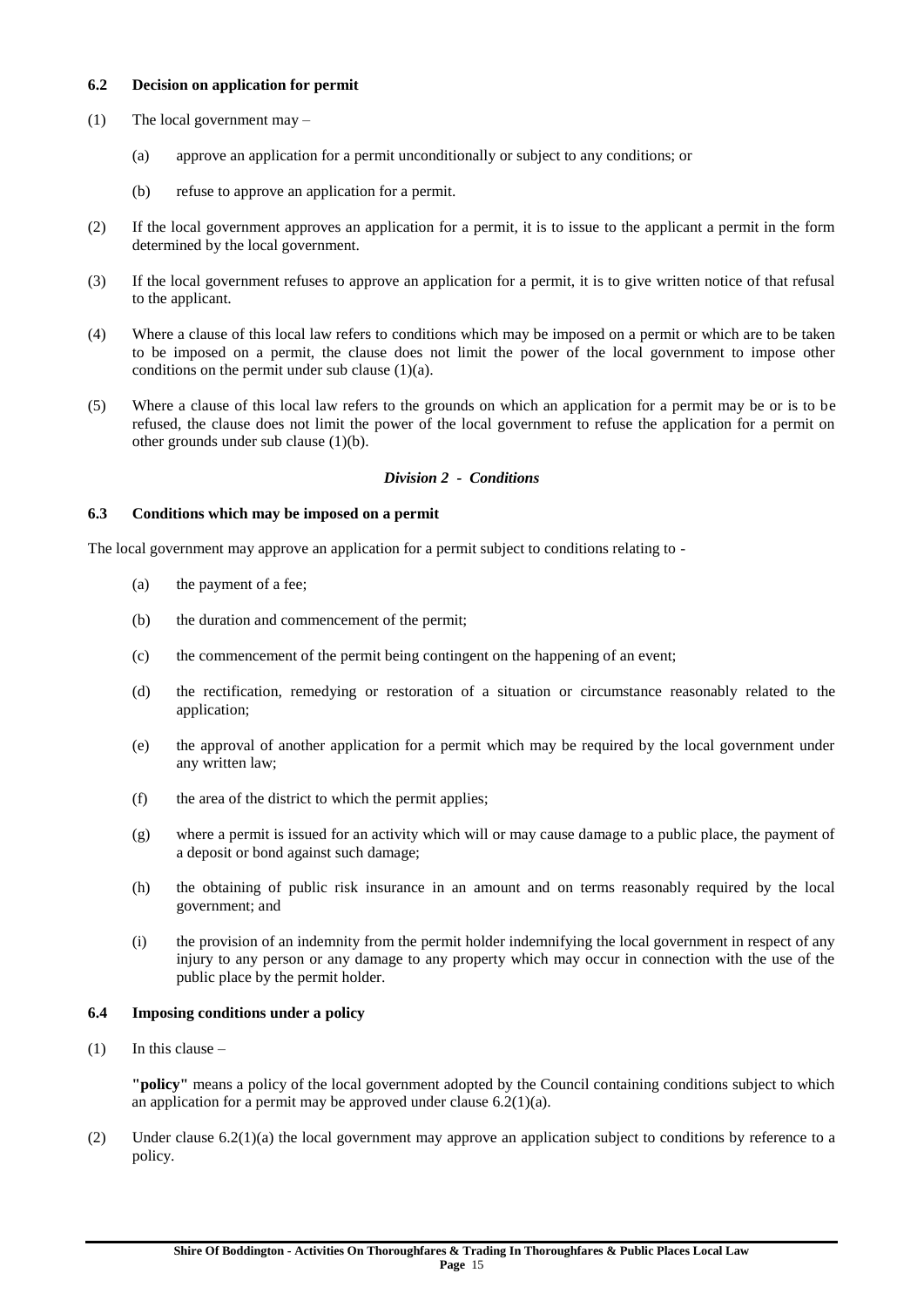- (3) The local government is to give a copy of the policy, or the part of the policy which is relevant to the application for a permit, with the form of permit referred to in clause  $6.2(2)$ .
- (4) An application for a permit is to be taken not to have been approved subject to the conditions contained in a policy until the local government gives the permit holder a copy of the policy or the part of the policy which is relevant to the application.
- (5) Sections 5.94 and 5.95 of the Act shall apply to a policy and for that purpose a policy is to be taken to be information within section 5.94(u)(i) of the Act.

#### **6.5 Compliance with and variation of conditions**

- (1) Where an application for a permit has been approved subject to conditions, or where a permit is to be taken to be subject to conditions under this local law, the permit holder shall comply with each of those conditions.
- (2) The local government may vary the conditions of a permit, and the permit holder shall comply with those conditions as varied.

## *Division 3 - General*

#### **6.5 Duration of permit**

A permit is valid for one year from the date on which it is issued, unless it is –

- (a) otherwise stated in this local law or in the permit; or
- (b) cancelled under clause 6.10.

#### **6.6 Renewal of permit**

- (1) A permit holder may apply to the local government in writing prior to expiry of a permit for the renewal of the permit.
- (2) The provisions of  $-$ 
	- (a) this Part; and
	- (b) any other provision of this local law relevant to the permit which is to be renewed,

shall apply to an application for the renewal of a permit *mutatis mutandis*.

#### **6.7 Transfer of permit**

- (1) An application for the transfer of a valid permit is to  $-$ 
	- (a) be made in writing;
	- (b) be signed by the permit holder and the proposed transferee of the permit;
	- (c) provide such information as the local government may require to enable the application to be determined; and
	- (d) be forwarded to the CEO together with any fee imposed and determined by the local government under and in accordance with sections 6.16 to 6.19 of the Act.
- (2) The local government may approve an application for the transfer of a permit, refuse to approve it or approve it subject to any conditions.
- (3) Where the local government approves an application for the transfer of a permit, the transfer may be effected  $bv$ 
	- (a) an endorsement on the permit signed by the CEO; or
	- (b) issuing to the transferee a permit in the form determined by the local government.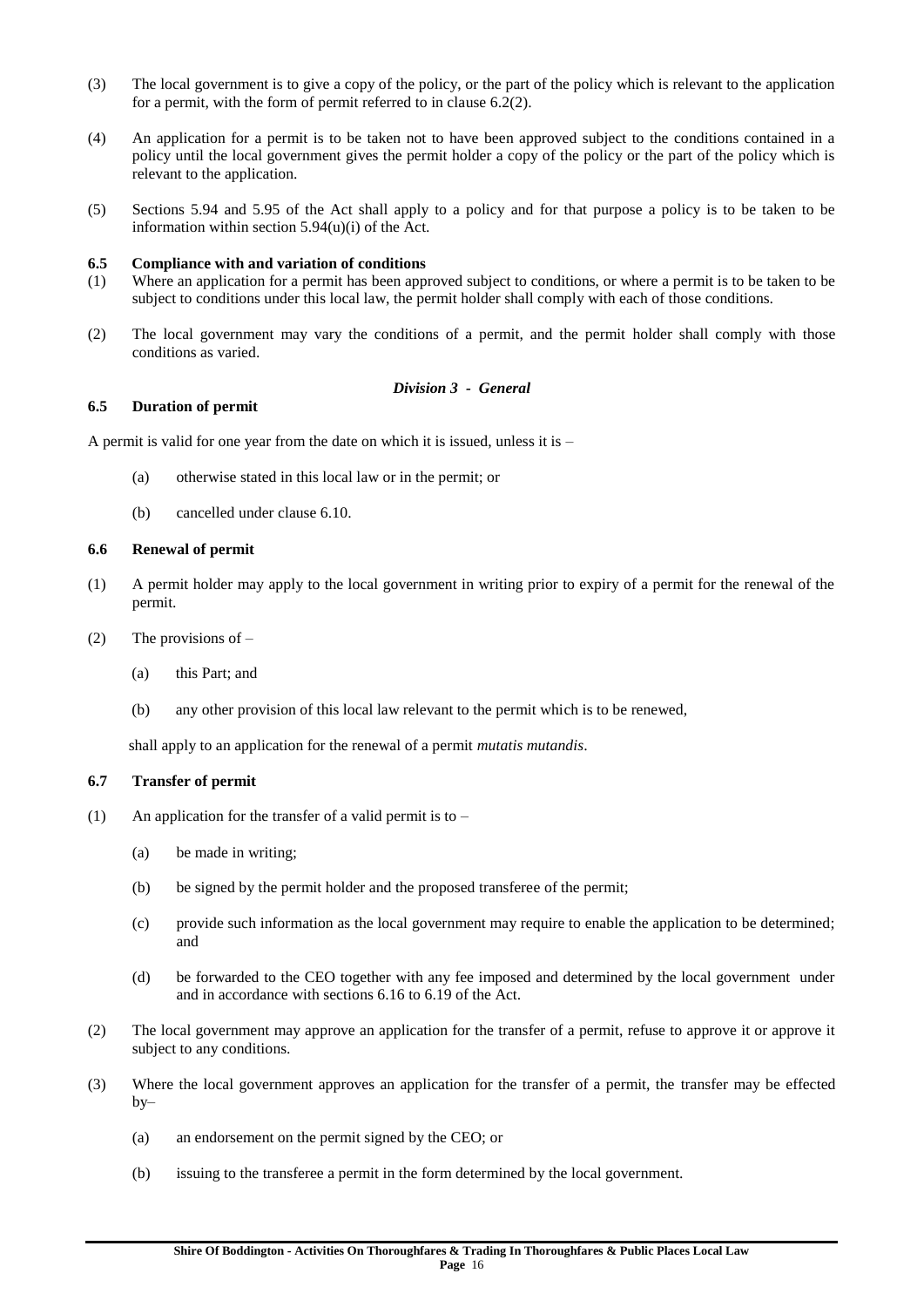(4) Where the local government approves an application for the transfer of a permit, it is not required to refund any part of any fee paid by the former permit holder.

## **6.8 Production of permit**

A permit holder is to produce to an authorized person her or his permit immediately upon being required to do so by that authorized person.

## **6.9 Cancellation of permit**

- (1) Subject to clause 7.1, a permit may be cancelled by the local government on any one or more of the following grounds –
	- (a) the permit holder has not complied with a
		- (i) condition of the permit; or
		- (ii) provision of any written law which may relate to the activity regulated by the permit; or
	- (b) if it is relevant to the activity regulated by the permit  $-$ 
		- (i) the permit holder has become bankrupt, or gone into liquidation;
		- (ii) the permit holder has entered into any composition or arrangement with creditors; or
		- (iii) a manager, an administrator, a trustee, a receiver, or a receiver and manager is appointed in relation to any part of the permit holder's undertakings or property.
- (2) On the cancellation of a permit the permit holder
	- (a) shall return the permit as soon as practicable to the local government; and
	- (b) is to be taken to have forfeited any fees paid in respect of the permit.

# **PART 7 - OBJECTIONS AND APPEALS**

## **7.1 Application of Part 9 Division 1 of Act**

When the local government makes a decision -

- (a) under clause 6.2(1); or
- (b) as to whether it will renew, vary, or cancel a permit,

the provisions of Division 1 of Part 9 of the Act and regulations 33 and 34 of the Regulations apply to that decision.

# **PART 8 - MISCELLANEOUS NOTICES**

## **8.1 Notice to repair damage to thoroughfare**

Where any portion of a thoroughfare has been damaged, the local government may by notice to the person who caused the damage order the person to repair or replace that portion of the thoroughfare to the satisfaction of the local government.

# **PART 9 - ENFORCEMENT**

## *Division 1 - Notices given under this local law*

## **9.1 Offence to fail to comply with notice**

Whenever the local government gives a notice under this local law requiring a person to do any thing, if the person fails to comply with the notice, the person commits an offence.

## **9.2 Local government may undertake requirements of notice**

Where a person fails to comply with a notice referred to in clause 9.1, the local government may do the thing specified in the notice and recover from that person, as a debt, the costs incurred in so doing.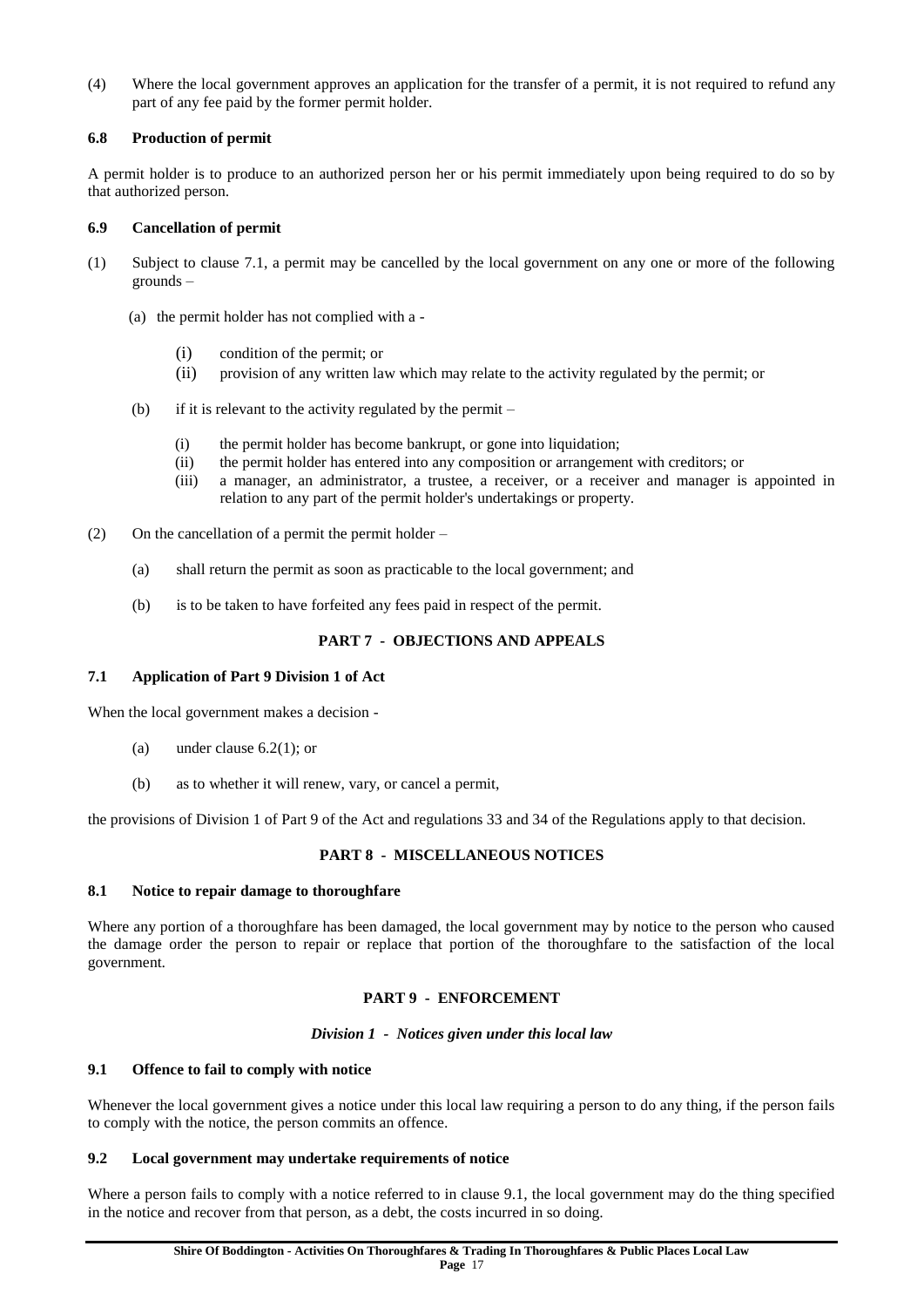## *Subdivision 1 - General*

## **9.3 Offences**

- (1) Any person who fails to do anything required or directed to be done under this local law, or who does anything which under this local law that person is prohibited from doing, commits an offence.
- (2) Any person who commits an offence under this local law is liable, upon conviction, to a penalty not exceeding \$5,000, and if the offence is of a continuing nature, to an additional penalty not exceeding \$500 for each day or part of a day during which the offence has continued.

## *Subdivision 2 - Infringement notices and modified penalties*

## **9.4 Prescribed offences**

- (1) An offence against a clause specified in Schedule 1 is a prescribed offence for the purposes of section 9.16(1) of the Act.
- (2) The amount of the modified penalty for a prescribed offence is that specified adjacent to the clause in Schedule 1.
- (3) For the purpose of guidance only, before giving an infringement notice to a person in respect of the commission of a prescribed offence, an authorized person should be satisfied that –
	- (a) commission of the prescribed offence is a relatively minor matter; and
	- (b) only straightforward issues of law and fact are involved in determining whether the prescribed offence was committed, and the facts in issue are readily ascertainable.

## **9.5 Forms**

Unless otherwise specified, for the purposes of this local law -

- (a) where a vehicle is involved in the commission of an offence, the form of the notice referred to in section 9.13 of the Act is that of Form 1 in Schedule 1 of the Regulations;
- (b) the form of the infringement notice given under section 9.16 of the Act is that of Form 2 in Schedule 1 of the Regulations; and
- (c) the form of the notice referred to in section 9.20 of the Act is that of Form 3 in Schedule 1 of the Regulations.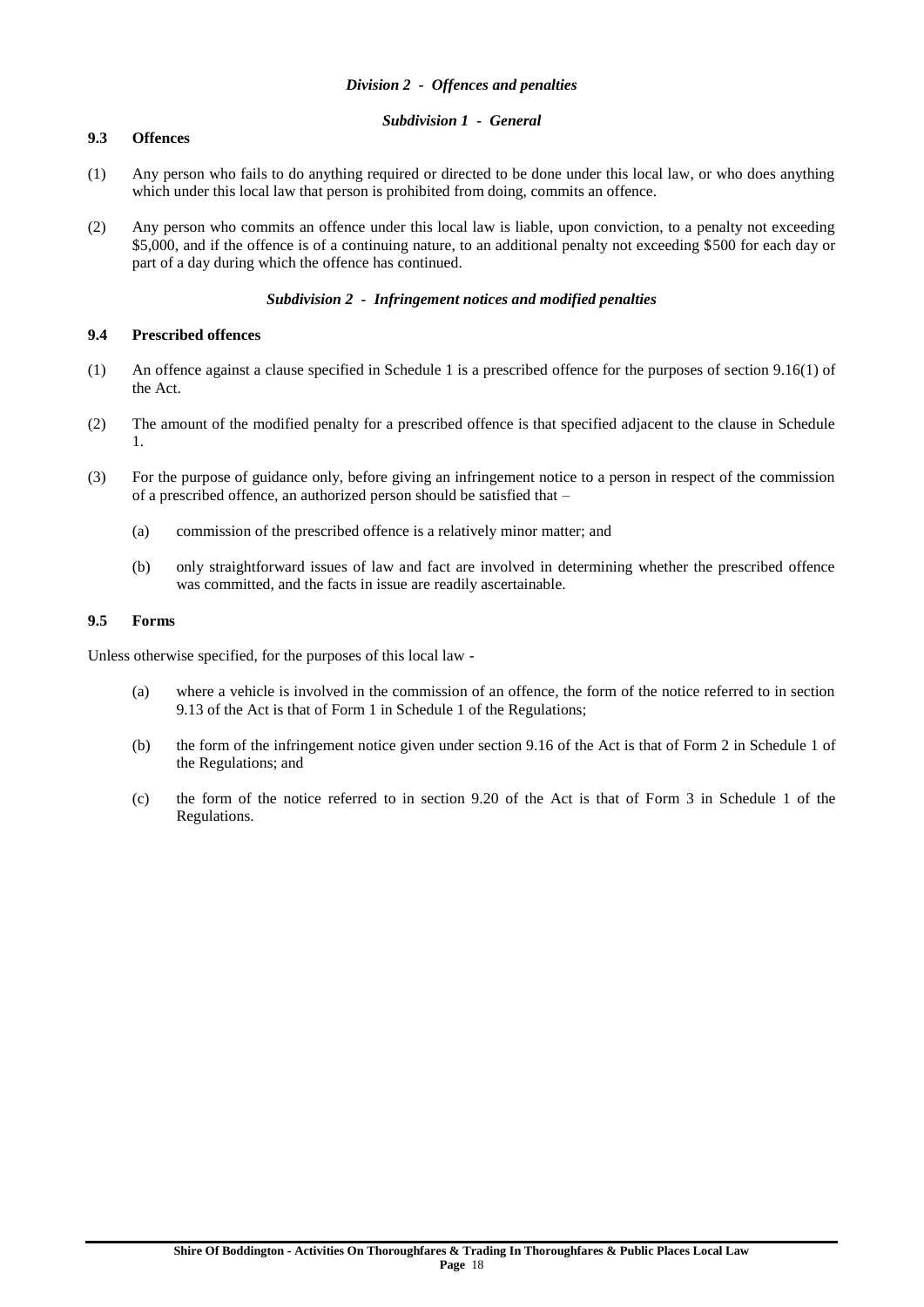# **SCHEDULE 1**

# **PRESCRIBED OFFENCES**

| <b>CLAUSE</b> | <b>DESCRIPTION</b>                                                               | <b>MODIFIED</b><br><b>PENALTY \$</b> |
|---------------|----------------------------------------------------------------------------------|--------------------------------------|
| 2.1(a)        | Damaging or interfering with signpost or structure on thoroughfare               | 300                                  |
| 2.1(b)        | Playing games so as to impede vehicles or persons on thoroughfare                | 100                                  |
| 2.2(1)(a)     | Digging a trench through a kerb or footpath without a permit                     | 100                                  |
| 2.2(1)(c)     | Lighting a fire on a thoroughfare without a permit                               | 300                                  |
| 2.2(1)(d)     | Felling tree onto thoroughfare without a permit                                  | 100                                  |
| 2.2(1)(e)     | Interfering with anything on a thoroughfare without a permit                     | 100                                  |
| 2.3(1)        | Consumption or possession of liquor on thoroughfare                              | 100                                  |
| 2.4(1)        | Driving or taking a vehicle on a closed thoroughfare                             | 300                                  |
| 3.1(1)        | Animal or vehicle obstructing a public place or local government property        | 100                                  |
| 3.2(2)(a)     | Animal on thoroughfare when not led, ridden or driven                            | 100                                  |
| 3.2(2)(b)     | Animal on public place with infectious disease                                   | 100                                  |
| 3.2(2)(c)     | Training or racing animal on thoroughfare in built-up area                       | 100                                  |
| 4.6(1)        | Driving a vehicle on other than the carriageway of a flora road                  | 200                                  |
| 4.9           | Planting in thoroughfare without a permit                                        | 200                                  |
| 4.11          | Failure to obtain permit to clear a thoroughfare                                 | 500                                  |
| 4.13          | Burning of thoroughfare without a permit                                         | 500                                  |
| 4.17          | Construction of firebreak on thoroughfare without a permit                       | 500                                  |
| 4.19          | Commercial harvesting of native flora on thoroughfare                            | 500                                  |
| 4.20(1)       | Collecting seed from native flora on thoroughfare without a permit               | 300                                  |
| 5.2(1)        | Conducting of stall in public place without a permit                             | 300                                  |
| 5.3(1)        | Trading without a permit                                                         | 300                                  |
| 5.8(1)(a)     | Failure of stallholder or trader to display or carry permit                      | 100                                  |
| 5.8(1)(b)     | Stallholder or trader not displaying valid permit                                | 100                                  |
| 5.8(1)(c)     | Stallholder or trader not carrying certified scales when selling goods by weight | 100                                  |
| 5.8(2)        | Stallholder or trader engaged in prohibited conduct                              | 100                                  |
| 6.5           | Failure to comply with a condition of a permit                                   | 100                                  |
| 6.9           | Failure to produce permit on request of authorized person                        | 100                                  |
| 9.1           | Failure to comply with notice given under local law                              | 100                                  |